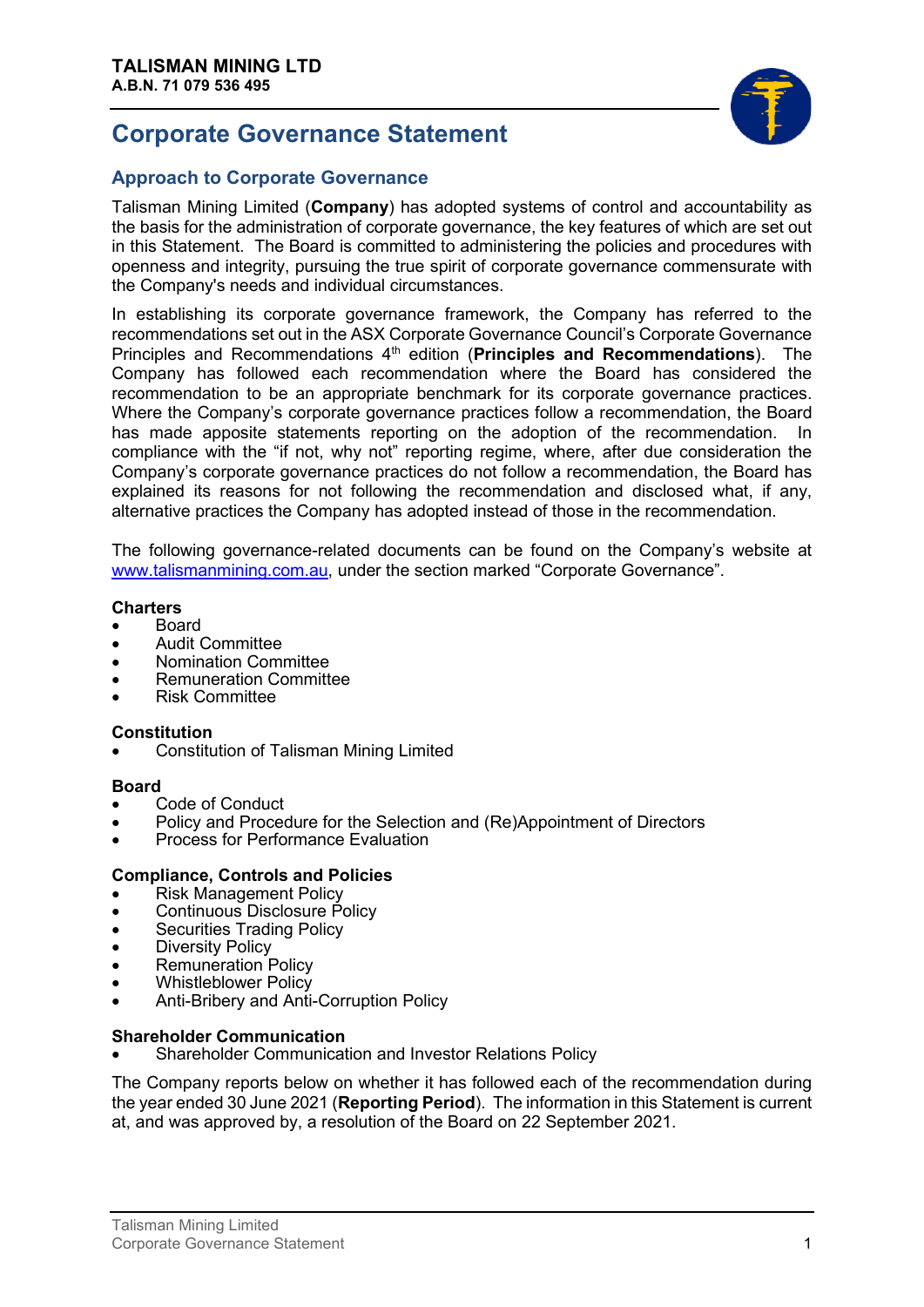# **Principle 1 – Lay solid foundations for management and oversight**

### **Recommendation 1.1**

The Company has established the respective roles and responsibilities of its Board and management, and those matters expressly reserved for the Board and those delegated to management and has documented this in its *Board Charter*, a copy of which is available on the Company's website.

#### **Recommendation 1.2**

The Company undertakes appropriate checks before appointing a person or putting forward to shareholders a candidate for election as a director and provides shareholders with all material information in its possession relevant to a decision on whether or not to elect or reelect a director.

The checks which are undertaken, and the information provided to shareholders are set out in the Company's *Policy and Procedure for the Selection and (Re)Appointment of Directors*, a copy of which is available on the Company's website.

### **Recommendation 1.3**

The Company has a written agreement with each director and senior executive setting out the terms of their appointment. The material terms of any employment, service or consultancy agreement the Company, or any of its child entities, has entered into with its Managing Director, Chief Executive Officer (CEO) any of its directors, and any other person or entity who is a related party of the Managing Director, CEO or any of its directors has been disclosed in accordance with ASX Listing Rule 3.16.4 (taking into consideration the exclusions from disclosure outlined in that rule).

### **Recommendation 1.4**

The Company Secretary is accountable directly to the Board, through the Chair, on all matters to do with the proper functioning of the Board as outlined in the Company's *Board Charter*.

### **Recommendation 1.5**

The Company has adopted a formal *Diversity Policy*, a copy of which is available on the Company's website. The *Diversity Policy* recognises the value of, and is committed to, workplace diversity, with a particular focus on supporting the representation of women at the senior level of the Company and on the Company Board. However, as a result of the Company's current stage of development as an exploration company and given that the Company currently has few employees, the Board considers that it is not practical to set measurable objectives for achieving gender diversity at this time. The Board will review this position on an annual basis and will implement measurable objectives as and when they deem the Company to require them.

The respective proportions of men and women on the Board, in senior executive positions and across the whole organisation as at 30 June 2021 are set out in the following table. "Senior Executive" for these purposes means those persons who have the opportunity to materially influence the integrity, strategy and operation of the Company and its financial performance.

|                            | <b>Proportion of women</b> |
|----------------------------|----------------------------|
| Whole organisation         | 3 out of 8 (38%)           |
| Senior executive positions | 0 out of $2(0\%)$          |
| Board                      | 0 out of 4 $(0\%)$         |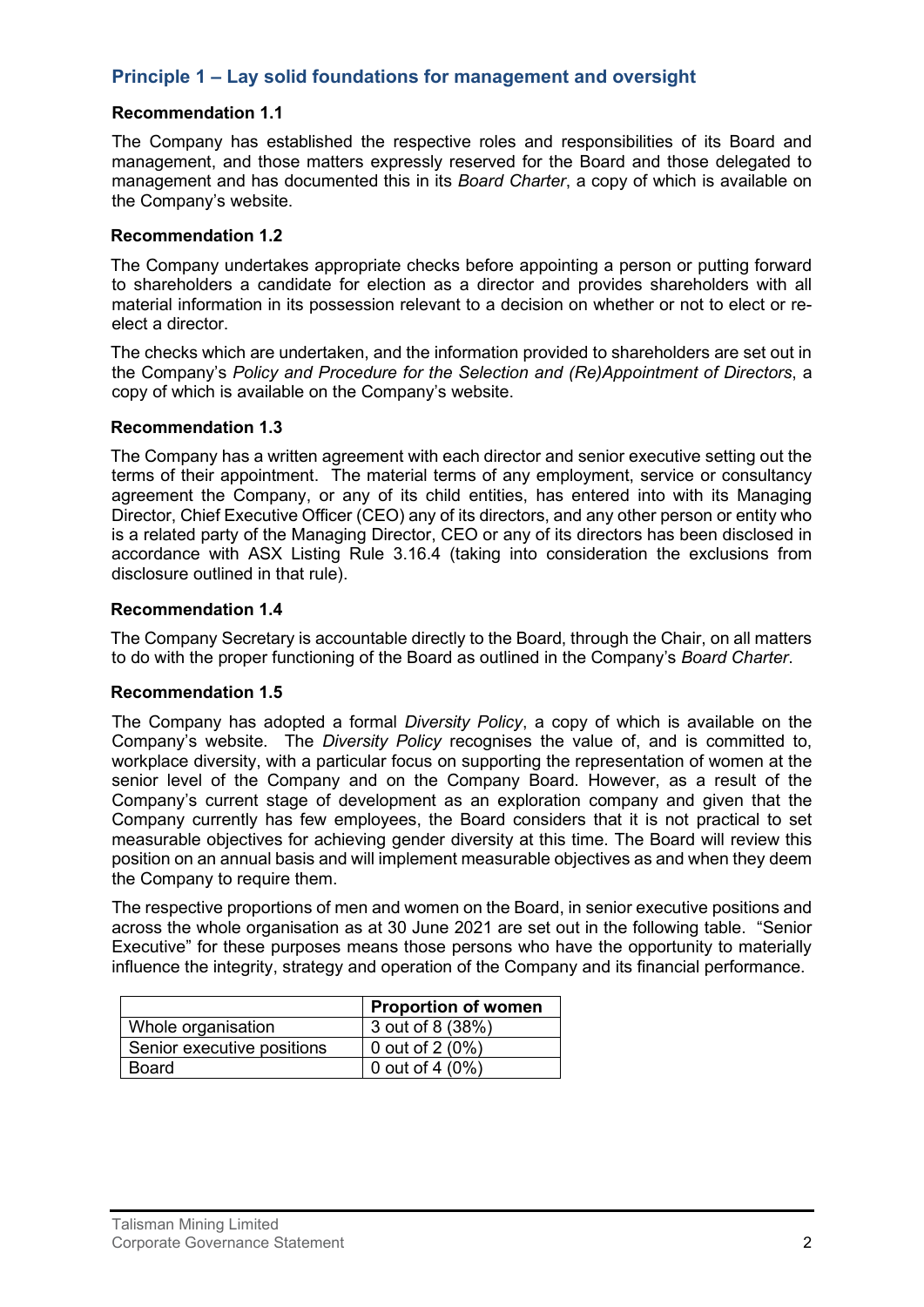### **Recommendation 1.6**

The Chair is responsible for evaluation of the Board and, when deemed appropriate, Board committees and individual directors in accordance with the process disclosed in the Company's *Process for Performance Evaluation*, a copy of which is available on the Company's website.

During the Reporting Period an evaluation of the Board, its committees, and individual directors was undertaken in accordance with the process disclosed in the Company's *Process for Performance Evaluation*.

### **Recommendation 1.7**

The Managing Director/CEO is responsible for evaluating the performance of senior executives in accordance with the process disclosed in the Company's *Process for Performance Evaluations*.

The Nomination Committee is responsible for evaluating the performance of the Managing Director/CEO in accordance with the process disclosed in the Company's *Process for Performance Evaluations*.

During the Reporting Period an evaluation of senior executives took place in accordance with the process disclosed.

# **Principle 2 – Structure the board to be effective and add value**

#### **Recommendation 2.1**

The Board has established a Nomination Committee comprising one non-independent nonexecutive director; Kerry Harmanis and three independent non-executive directors; Jeremy Kirkwood (Chair), Brian Dawes and Peter Benjamin. The Nomination Committee is structured in accordance with Recommendation 2.1.

Details of director attendance at Nomination Committee meetings during the Reporting Period are set out in a table in the Directors' Report on page 17 of the Company's 2021 Annual Report.

The Board has adopted a *Nomination Committee Charter* which describes the role, composition, functions and responsibilities of the Nomination Committee and is disclosed on the Company's website.

### **Recommendation 2.2**

The Board has a skills matrix covering the following key areas of knowledge and experience:

- **Strategy**
- Financial performance
- Risk and compliance oversight
- Corporate governance
- Executive management
- Legal understanding
- **Geology**
- Mining/Engineering
- Project Development/Operations
- Health, Safety, Environment and Community
- Finance (markets)
- **Commercial**

The Board is of the opinion that having a diverse mix of skills, backgrounds, experience, and culture across the Board leads to better outcomes for the Company and shareholders.

The Board is of the view that the current Directors possess an appropriate mix of skills, experience and expertise for the Board to effectively discharge its responsibilities and add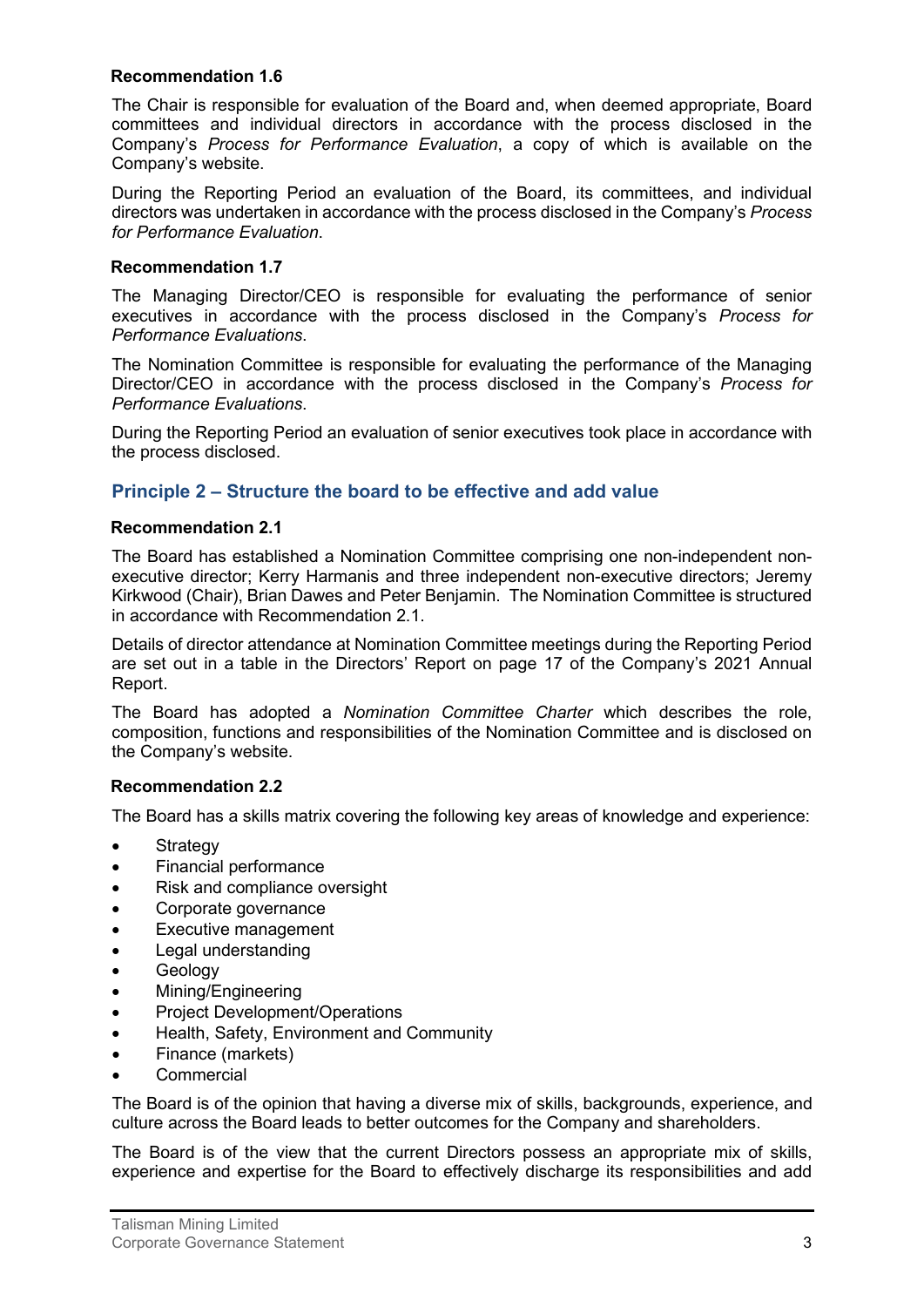value to the Company. An overview of the qualifications, skills, experience and brief career histories of each Director is included in the Directors' Report on pages 15 and 16 of the Company's 2021 Annual Report.

# **Recommendation 2.3**

The Board considers the independence of directors having regard to the relationships listed in Box 2.3 of the Principles & Recommendations. The current independent directors of the Company are Jeremy Kirkwood, Brian Dawes and Peter Benjamin.

The length of service of each director is set out in the Directors' Report on pages 15 and 16 of the Company's 2021 Annual Report.

# **Recommendation 2.4**

The Board has a majority of directors who are independent.

# **Recommendation 2.5**

The non-independent Chair of the Board is Kerry Harmanis. The Company has appointed Jeremy Kirkwood as the lead independent director.

# **Recommendation 2.6**

The Company has an induction program that it uses when new directors join the Board and when new senior executives are appointed. The goal of the program is to assist new directors to participate fully and actively in Board decision-making, and to assist senior executives to participate fully and actively in management decision-making, at the earliest opportunity.

The Nomination Committee regularly reviews whether the directors as a group have the skills, knowledge and familiarity with the Company and its operating environment required to fulfil their role on the Board and the Board committees effectively, using a Board skills matrix. Where any gaps are identified, the Nomination Committee considers what training or development should be undertaken to fill those gaps. In particular, the Nomination Committee ensures that any director who does not have specialist accounting skills or knowledge has a sufficient understanding of accounting matters to fulfil his or her responsibilities in relation to the Company's financial statements.

# **Principle 3 – Instil a culture of acting lawfully, ethically and responsibly**

### **Recommendation 3.1**

The Company's purpose and strategic imperative is to generate superior returns for our shareholders through the exploration, discovery, development and commercialisation of highvalue mineral resource opportunities in base and precious metals within Australia.

Inextricably linked to the Company's purpose and strategic imperative is the Company's values centred on:

| People                | - We aim to employ and retain the best people with the skills, belief<br>and commitment to add value to our company.                                                                                           |  |
|-----------------------|----------------------------------------------------------------------------------------------------------------------------------------------------------------------------------------------------------------|--|
|                       | - The safety and well-being of our people is at the forefront of<br>everything we do. We will never compromise on safety, and we will<br>always stop work if it's not safe to continue.                        |  |
| <b>Innovation</b>     | - We embrace innovation and strive for continuous improvement in<br>everything we do.                                                                                                                          |  |
| <b>Integrity</b>      | - We act with honesty, fairness and transparency and we are sensitive<br>to the environment and communities in which we operate. We do<br>what we say, and we treat all stakeholders with dignity and respect. |  |
| <b>Accountability</b> | - We take ownership for ourselves, and our work. We think and act like<br>owners and will always strive to "do the right thing" for the business<br>and all our stakeholders.                                  |  |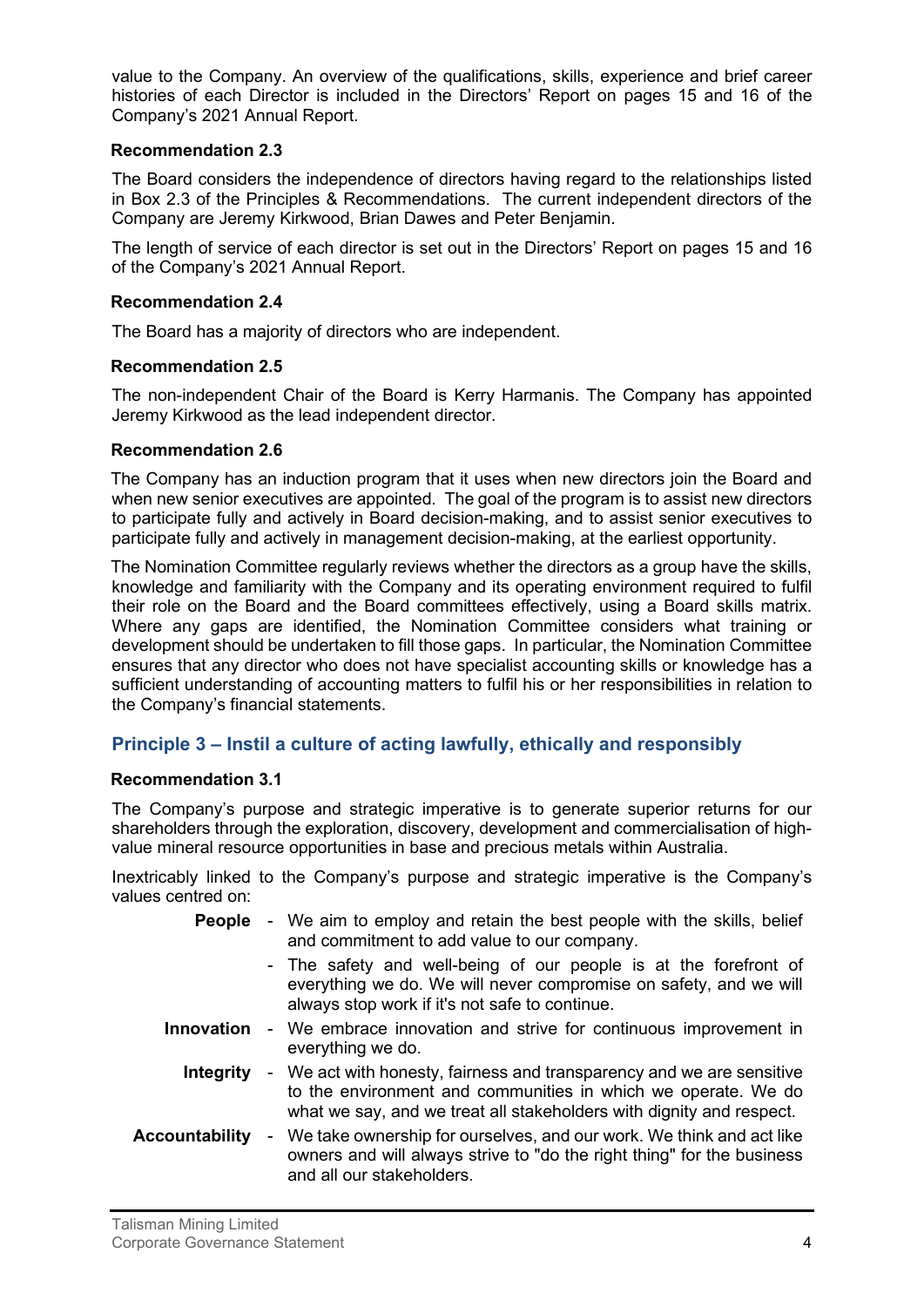### **Recommendation 3.2**

The Company has established a *Code of Conduct* for its directors, senior executives, employees and contractors a copy of which is available on the Company's website.

# **Recommendation 3.3**

The Company has a *Whistleblower Policy* a copy of which is available on the Company's website.

The *Whistleblower Policy* promotes and supports the reporting of matters of concern and suspected wrongdoing, such as potential breach of law, any violations (or suspected violations) of the Company's Code of Conduct or any other legal or ethical concern that may cause financial loss to the Company or be otherwise detrimental to its reputation or interests.

The *Whistleblower Policy* sets out the approach to disclosure, investigation and reporting and outlines the protection to be afforded to those who report such conduct against reprisals, discrimination, harassment or other disadvantage resulting from their reports. All disclosures received under the *Whistleblower Policy* are reported to the Board with details of investigations completed.

### **Recommendation 3.4**

The Company has an *Anti-Bribery and Anti-Corruption Policy* a copy of which is available on the Company's website.

The *Anti-Bribery and Anti-Corruption Policy* establishes the Company's position that it has zero tolerance for fraudulent or corrupt practices with application of the policy focussed on ensuring business activities are conducted with honesty and integrity. This includes preventing, detecting and eliminating bribery, corruption and any form of fraudulent activity.

# **Principle 4 – Safeguard the integrity of corporate reports**

# **Recommendation 4.1**

The Board has established an Audit Committee comprising one non-independent nonexecutive director; Kerry Harmanis and three independent non-executive directors; Jeremy Kirkwood (Chair), Brian Dawes and Peter Benjamin. The Audit Committee is structured in compliance with Recommendation 4.1.

The Board has adopted an *Audit Committee Charter*, a copy of which is available on the Company's website, which describes the Audit Committee's role, composition, functions and responsibilities.

Details of director attendance at Audit Committee meetings during the Reporting Period are set out in a table in the Directors' Report on page 17 of the Company's 2021 Annual Report.

The Company has also established a *Procedure for the Selection, Appointment and Rotation of the External Auditor*. The Board is responsible for the initial appointment of the external auditor and the appointment of a new external auditor when any vacancy arises. Candidates for the position of external auditor must demonstrate complete independence from the Company through the engagement period. The Board may otherwise select an external auditor based on criteria relevant to the Company's business and circumstances. The performance of the external auditor is reviewed on an annual basis by the Board.

### **Recommendation 4.2**

Before the Board approved the Company's financial statements for the half year ended 31 December 2020 and the full-year ended 30 June 2021 and each of the quarters ended 30 September 2020, 31 December 2020, 31 March 2021 and 30 June 2021, it received from the Managing Director/Chief Executive Officer and the Chief Financial Officer a declaration that, in their opinion, the financial records of the Company for the relevant financial period have been properly maintained and that the financial statements for the relevant financial period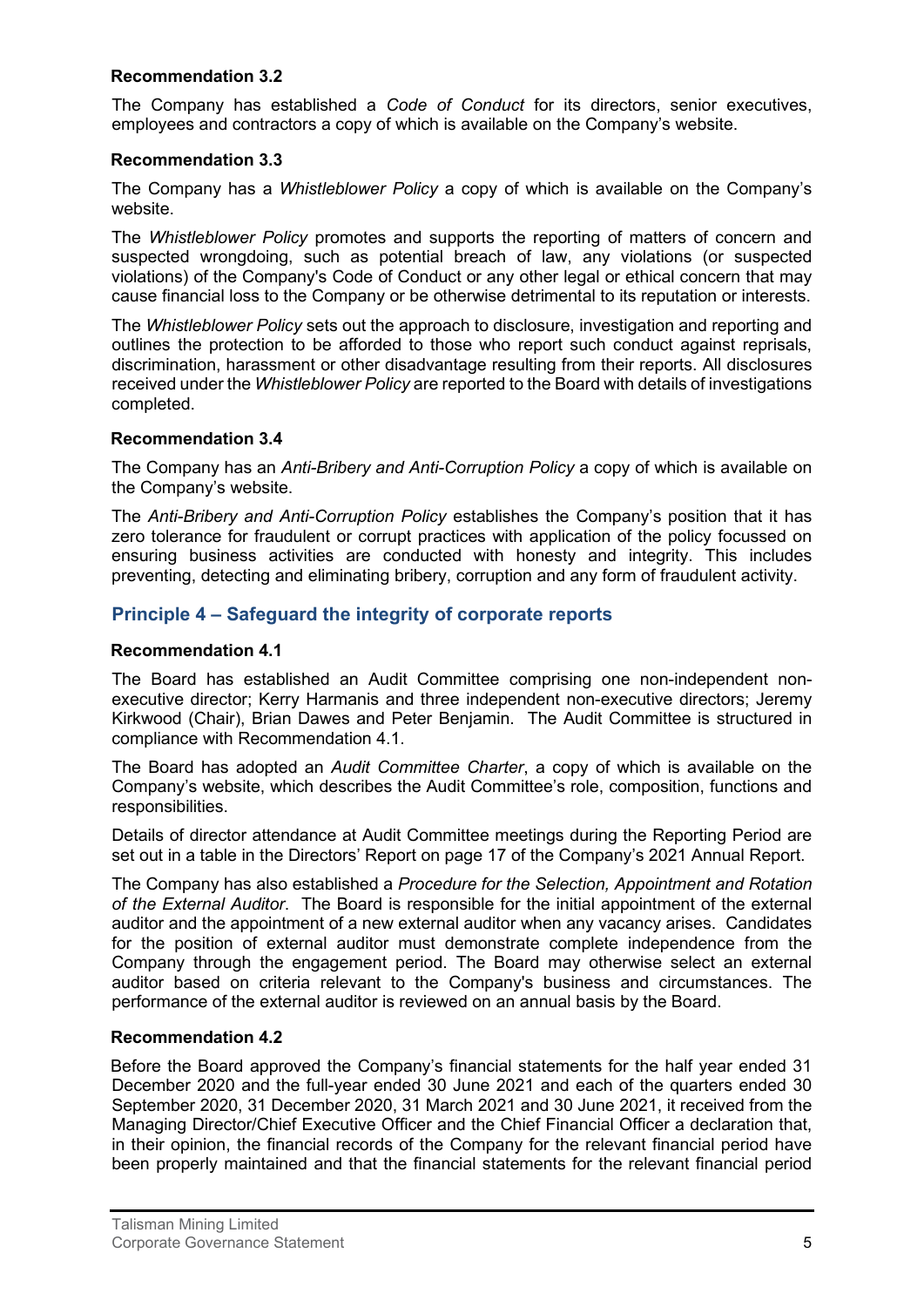comply with the appropriate accounting standards and give a true and fair view of the financial position and performance of the Company and the consolidated entity and that the opinion has been formed on the basis of a sound system of risk management and internal control which is operating effectively.

### **Recommendation 4.3**

All periodic corporate reports are subject to an internal verification process, by subject matter experts, to verify the integrity of the report and ensure the content of the report is materially accurate, balanced and provides investors with appropriate information to make informed decisions.

All material market announcements including periodic corporate reports are circulated to the Board to ensure the Board has timely visibility of the nature and quality of information being disclosed to the market.

# **Principle 5 – Make timely and balanced disclosure**

# **Recommendation 5.1**

The Company has established written policies and procedures for complying with its continuous disclosure obligations under the ASX Listing Rules. A copy of the Company's *Continuous Disclosure Policy* is disclosed on the Company's website.

The Company's *Continuous Disclosure Policy* aims to ensure that information that a person could reasonably expect to have a material effect on the Company's security price is announced to the market by release to the ASX in accordance with the ASX Listing Rules and the Corporations Act.

The Company Secretary is the nominated disclosure officer under the Company's *Continuous Disclosure Policy*.

# **Recommendation 5.2**

All ASX announcements are posted on the Company's website as soon as reasonably possible after notification to the ASX and copies of all ASX announcements are also sent to Directors.

# **Recommendation 5.3**

Under the Company's *Continuous Disclosure Policy*, the Company will not communicate price sensitive information to any investor, broker, analyst, the media or other external party unless that information has been previously disclosed to the market through the ASX Market Announcement Platform. Only the Chairman and the Chief Executive Officer are authorised to speak to any external parties (including the media, analysts, brokers, shareholders) on behalf of the Company.

# **Principle 6 – Respect the rights of security holders**

# **Recommendation 6.1**

The Company provides information about itself and its governance to investors via its website at [www.talismanmining.com.au](http://www.talismanmining.com.au/) as set out in its *Shareholder Communication and Investor Relations Policy*, a copy of which is available on the Company's website.

### **Recommendation 6.2**

The Company has designed and implemented an investor relations program to facilitate effective two-way communication with investors. The program is set out in the Company's *Shareholder Communication and Investor Relations Policy*, a copy of which is available on the Company's website.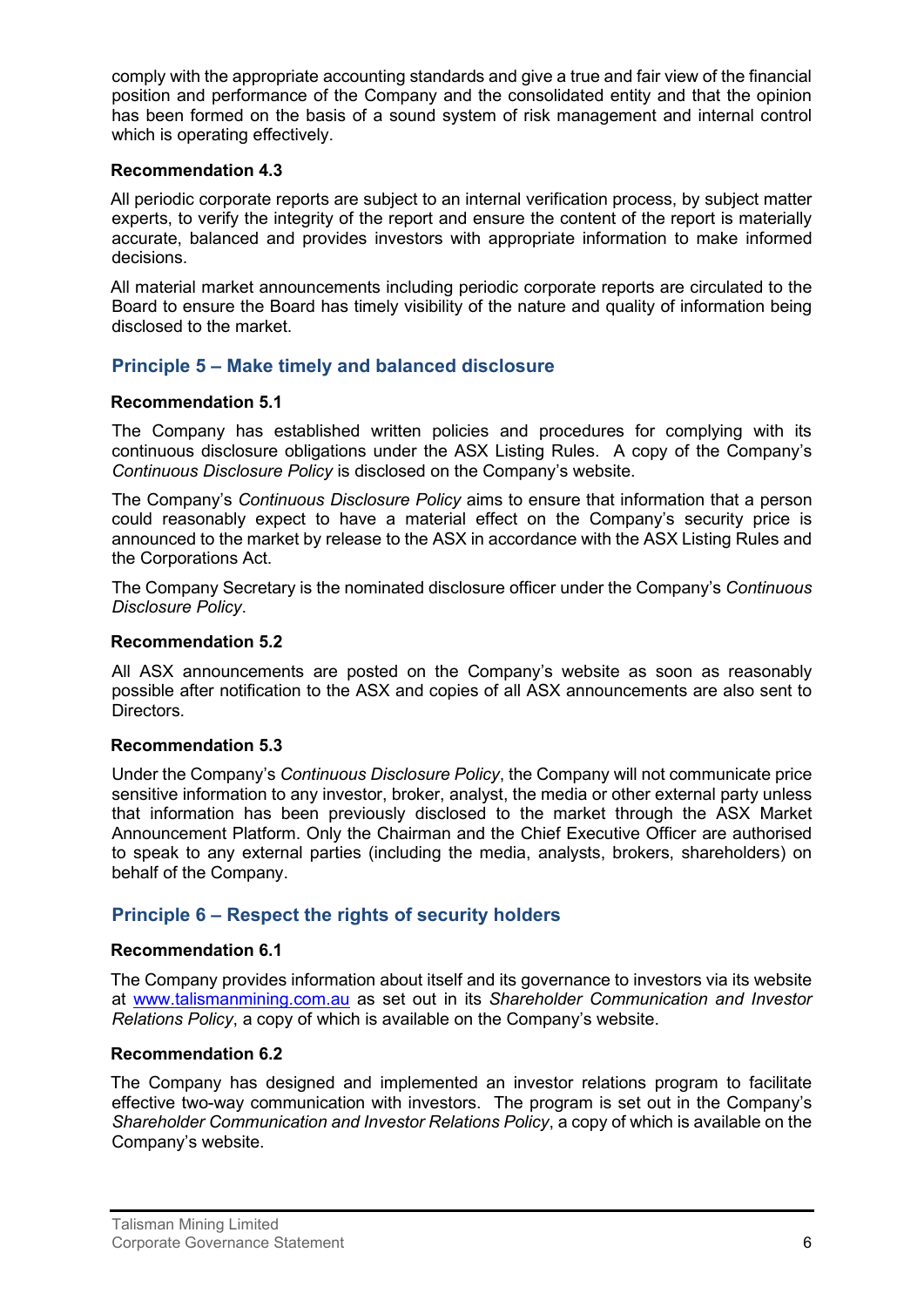# **Recommendation 6.3**

The Company has in place a *Shareholder Communication and Investor Relations Policy* which outlines the policies and processes that it has in place to facilitate and encourage participation at meetings of shareholders. A copy of this policy is available on the Company's website.

# **Recommendation 6.4**

The Board has determined that all substantive resolutions presented to a shareholders meeting will be decided by a poll rather than a show of hands.

### **Recommendation 6.5**

Shareholders can register with the Company's Share Registrar to receive email notifications of the release of annual and half-yearly reports, notice of Annual General Meetings and any distribution of dividends. Further, the Company provides information through its website, enabling security holders to email the Company and to receive Company announcements by email.

The share registry also provides (through its website, links to which can be found on the Company's website) the ability to email the share registry and to receive documents by email from the share registry.

# **Principle 7 – Recognise and manage risk**

# **Recommendation 7.1**

The Board has not established a separate Risk Committee. Given the current size and composition of the Board, the Board believes that there would be no efficiencies gained by establishing a separate Risk Committee. Accordingly, the Board performs the role of Risk Committee. Although the Board has not established a separate Risk Committee, it has adopted a *Risk Committee Charter*, which describes the role, composition, functions and responsibilities of the Board in its capacity as the Risk Committee, a copy of which is available on the Company's website.

When the Board convenes as the Risk Committee it carries out those functions which are delegated to it in the Company's *Risk Committee Charter*. Items that are usually required to be discussed by a Risk Committee are marked as separate agenda items at Board meetings when required. The Board deals with any conflicts of interest that may occur when convening in the capacity of the Risk Committee by ensuring that any director with conflicting interests is not party to the relevant discussions.

Details of director attendance at meetings of the full Board, in its capacity as the Risk Committee, during the Reporting Period, are set out in a table in the Directors' Report on page 17 of the Company's 2021 Annual Report.

### **Recommendation 7.2**

The full Board in its capacity as the Risk Committee reviews the Company's risk management framework at least annually to satisfy itself that it continues to be sound, to determine whether there have been any changes in the material business risks the Company faces and to ensure that the Company is operating within the risk appetite set by the Board. The full Board in its capacity as the Risk Committee carried out these reviews during the Reporting Period.

### **Recommendation 7.3**

The Company does not have an internal audit function. To evaluate and continually improve the effectiveness of the Company's risk management and internal control processes, the Board relies on ongoing reporting and discussion of the management of material business risks as outlined in the Company's *Risk Management Policy*, a copy of which is available on the Company's website*.*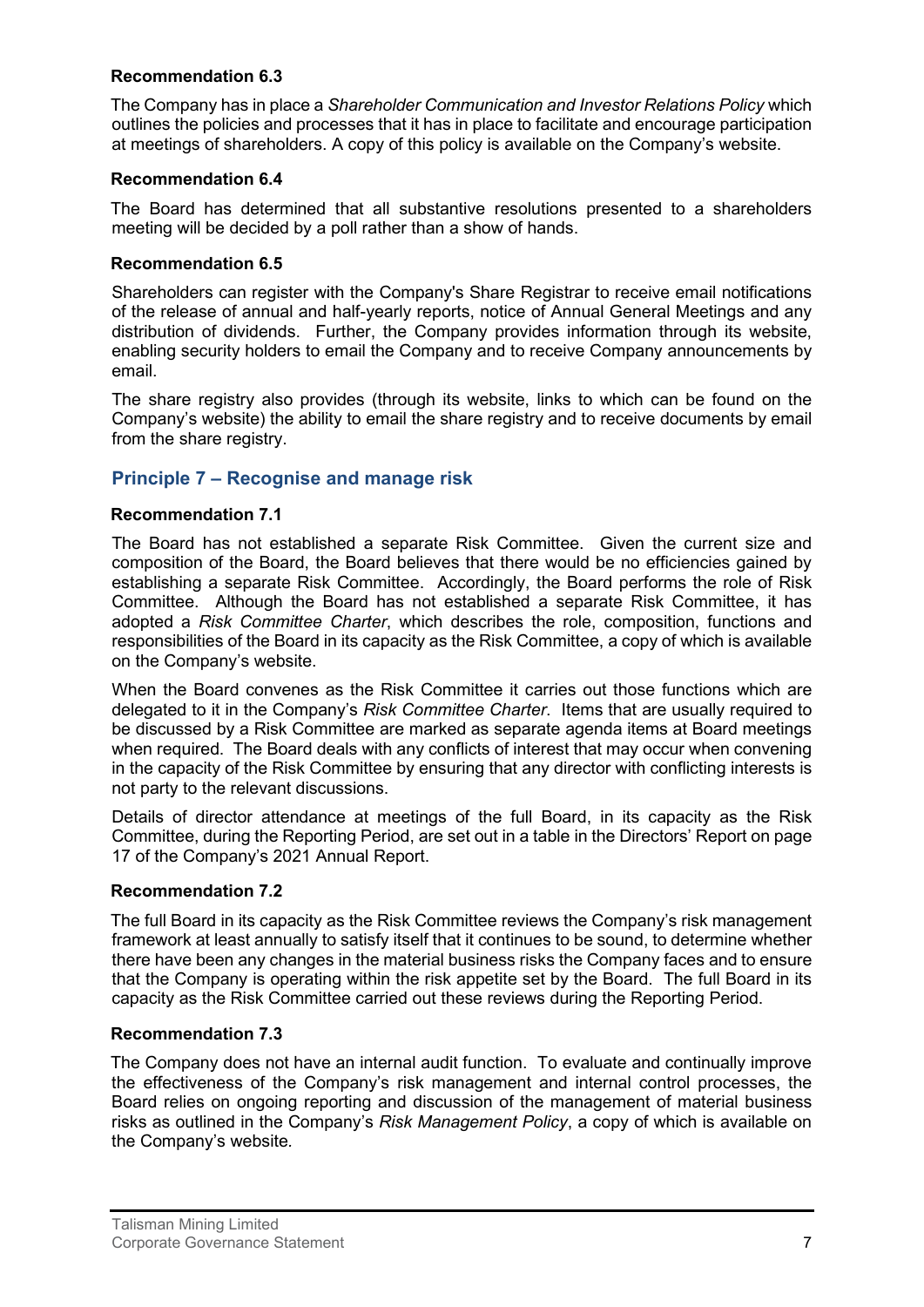# **Recommendation 7.4**

The Company has material exposure to the following environmental and/or social risks:

| <b>Risk description</b>                                                                                                                       | Risk management approach                                                                                                                                                                                                                                                                                                                                                                                                                                                                                                  |  |
|-----------------------------------------------------------------------------------------------------------------------------------------------|---------------------------------------------------------------------------------------------------------------------------------------------------------------------------------------------------------------------------------------------------------------------------------------------------------------------------------------------------------------------------------------------------------------------------------------------------------------------------------------------------------------------------|--|
| Environmental risks                                                                                                                           |                                                                                                                                                                                                                                                                                                                                                                                                                                                                                                                           |  |
| with<br>Non-compliance<br>environmental, native title, heritage<br>and/or landholder requirements                                             | The Group has agreements in place with all<br>stakeholders, regularly undertakes compliance<br>activities and communicates with all applicable<br>stakeholders. Environmental performance<br>is a<br>standing agenda item at each Board Meeting.                                                                                                                                                                                                                                                                          |  |
| Health and safety risks                                                                                                                       |                                                                                                                                                                                                                                                                                                                                                                                                                                                                                                                           |  |
| Any health and safety incident in or<br>around the Company's operations<br>has the potential to put employees<br>or community members at risk | The Group is committed to the health and safety of<br>its employees, contractors and the community in<br>which it operates. The Group has an OH&S policy,<br>safety management system and risk management<br>system in place. OH&S performance is a standing<br>agenda item at each Board Meeting. All site-based<br>staff receive training required to perform their<br>assigned tasks safely and correctly. The OH&S<br>policy, safety management system and<br>risk<br>management system are subject to regular audit. |  |

The Company has formalised its approach to risk management by documenting all material business risks in a risk register and allocating ownership for material business risks to the Managing Director/CEO and management of individual material business risks to senior management and individuals within the organisation. The risk register is regularly reviewed by management, updated and presented to the Board. All risks identified in the risk register are reviewed and assessed by management and the Board on a regular basis. A copy of the *Risk Management Policy* is available on the Company's website.

# **Principle 8 – Remunerate fairly and responsibly**

### **Recommendation 8.1**

The Board has established a Remuneration Committee comprising one non-independent nonexecutive director; Kerry Harmanis and three independent non-executive directors; Jeremy Kirkwood (Chair), Brian Dawes and Peter Benjamin. The Remuneration Committee is structured in compliance with Recommendation 8.1.

Details of director attendance at Remuneration Committee meetings during the Reporting Period are set out in a table in the Directors' Report on page 17 of the Company's 2021 Annual Report.

The Board has adopted a *Remuneration Committee Charter*, which describes the role, composition, functions and responsibilities of the Remuneration Committee, a copy of which is available on the Company's website.

#### **Recommendation 8.2**

The Company's *Remuneration Policy*, a copy of which is available on the Company's website, details the Company's policies and practices regarding the remuneration of non-executive directors, executive directors and other senior executives. The *Remuneration Policy* includes a summary of the Company's policies regarding the reduction, cancellation or clawback of options in the event of serious misconduct. The Company retains the ability to pay a discretionary performance-related bonus to senior executives.

Details of remuneration received by directors and key management personnel during the year ended 30 June 2021 are contained in the "Remuneration Report" which forms of part of the Directors' Report and commences at page 20 of the Company's 2021 Annual Report.